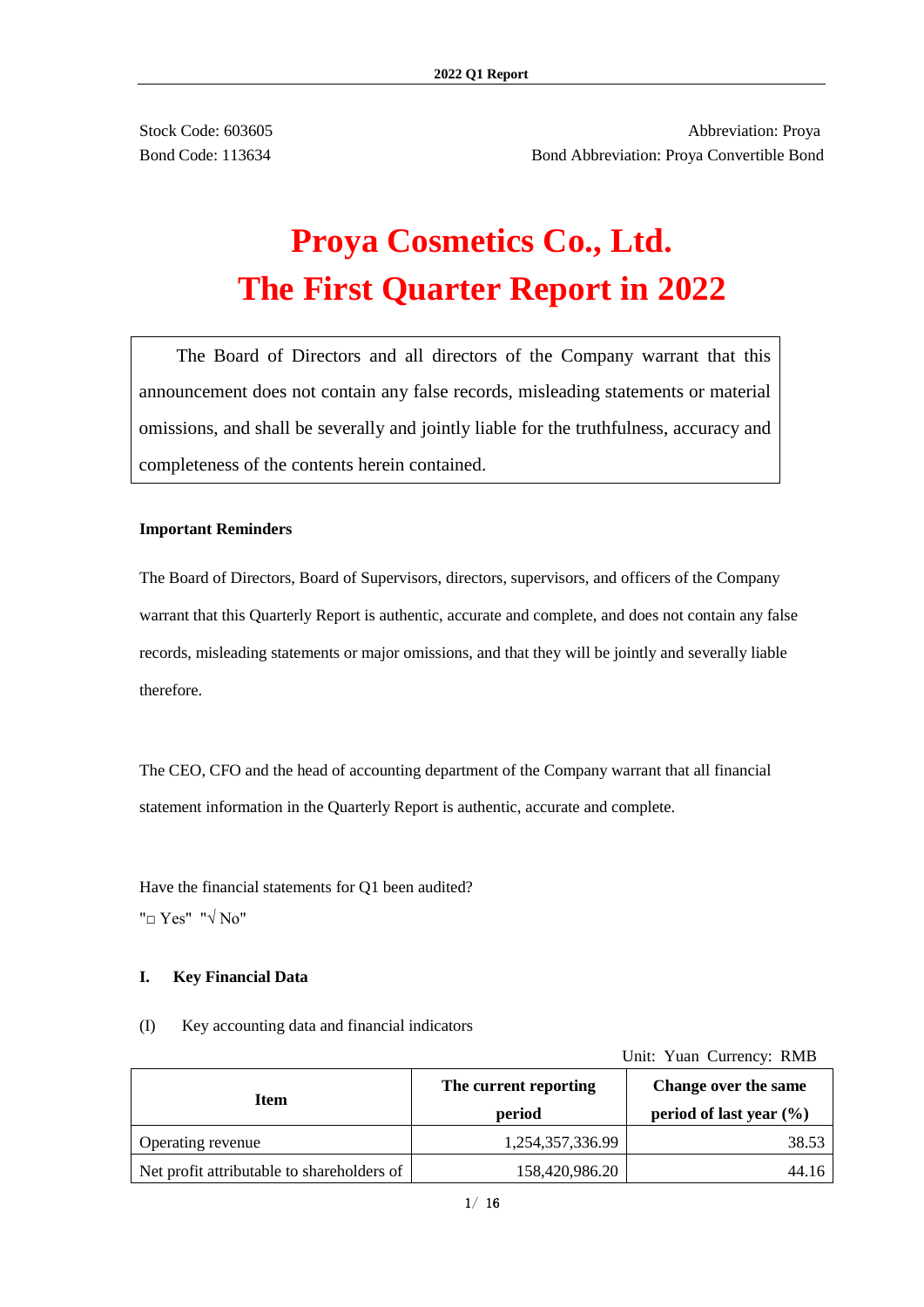| the listed company                         |                      |                  |                  |  |                           |  |
|--------------------------------------------|----------------------|------------------|------------------|--|---------------------------|--|
| Net profit attributable to shareholders of |                      |                  |                  |  |                           |  |
| the listed company net of non-recurring    |                      |                  | 146,724,879.18   |  | 36.21                     |  |
| profit and loss                            |                      |                  |                  |  |                           |  |
| Net cash flow from operating activities    |                      |                  | 342, 107, 055.69 |  | 521.66                    |  |
| Basic earnings per share (RMB/share)       |                      |                  | 0.79             |  | 43.64                     |  |
| Diluted earnings per share (RMB/share)     |                      |                  | 0.78             |  | 41.82                     |  |
| Weighted average $ROE$ (%)                 |                      |                  | 5.36             |  | Increased by 0.87 percent |  |
|                                            | End of the reporting |                  |                  |  | Change over the same      |  |
|                                            | period               |                  | End of last year |  | period last year          |  |
| Total assets                               |                      | 4,845,558,049.59 | 4,633,049,783.03 |  | 4.59                      |  |
| Owner's equity attributable                |                      |                  |                  |  |                           |  |
| to shareholders of the                     |                      | 2,993,662,707.64 | 2,876,975,835.98 |  | 4.06                      |  |
| listed company                             |                      |                  |                  |  |                           |  |

# (II) Items and amounts of non-recurring profit and loss

|                                         |                               | Unit: Yuan Currency: RMB |
|-----------------------------------------|-------------------------------|--------------------------|
| Item                                    | Amount for the current period | Note                     |
| Gain or loss on disposal of             |                               |                          |
| non-current assets                      |                               |                          |
| Unauthorized approval, or no formal     |                               |                          |
| approval, or occasional tax refund or   |                               |                          |
| relief                                  |                               |                          |
| Government subsidies included in the    | 14,298,520.83                 |                          |
| current profit and loss, excluding      |                               |                          |
| those closely related to the            |                               |                          |
| Company's normal operation and          |                               |                          |
| granted constantly at a fixed amount    |                               |                          |
| or quantity according to certain        |                               |                          |
| standard based on state policies        |                               |                          |
| Fund occupation fees payable by         |                               |                          |
| non-financial businesses including      |                               |                          |
| profit and loss in the current period   |                               |                          |
| Income generated in case the            |                               |                          |
| investment cost of acquiring any        |                               |                          |
| subsidiary, associated enterprise and   |                               |                          |
| joint venture is less than the net fair |                               |                          |
| value of the investee's identifiable    |                               |                          |
| assets when an investment is acquired   |                               |                          |
| Gain and loss on exchange of            |                               |                          |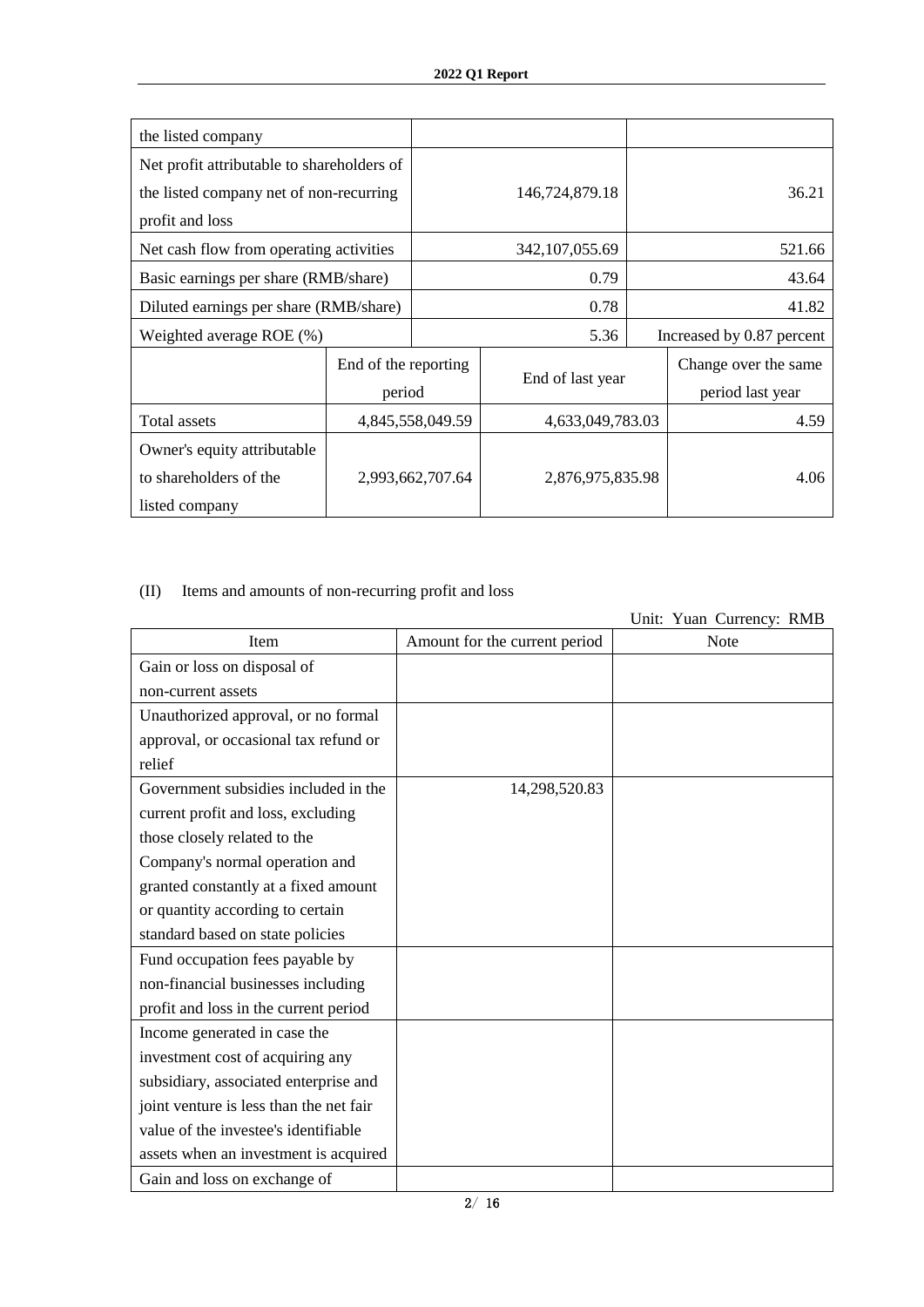| non-monetary assets                       |  |
|-------------------------------------------|--|
| Gain and loss on authorizing others to    |  |
| invest or manage assets                   |  |
| Provisions for various asset              |  |
| impairments due to force majeure          |  |
| factors such as natural disasters         |  |
| Gain and loss on restructuring of         |  |
| debts                                     |  |
| Restructuring expenses, such as           |  |
| re-settlement expenses and                |  |
| integration cost                          |  |
| Profit and loss in excess of the fair     |  |
| value generated from obviously            |  |
| unfairly priced transactions              |  |
| Net profit and loss of subsidiaries       |  |
| generated from the merger of              |  |
| companies under common control            |  |
| from the beginning of the period to       |  |
| the date of merger                        |  |
| Profit and loss arising from              |  |
| contingent events unrelated to the        |  |
| Company's normal operations               |  |
| Profit and loss from changes in fair      |  |
| value arising from holding of trading     |  |
| financial assets, derivative financial    |  |
| assets, trading financial liabilities and |  |
| derivative financial liabilities, and     |  |
| investment gain from disposal of          |  |
| trading financial assets, derivative      |  |
| financial assets, trading financial       |  |
| liabilities, derivative financial         |  |
| liabilities and other debt investments,   |  |
| except for effective hedging related to   |  |
| the Company's normal operations           |  |
| Reversal of provision for impairment      |  |
| of receivables and contract assets        |  |
| individually tested for impairment        |  |
| Profit and loss from entrusted loans      |  |
| Profit and loss arising from changes      |  |
| in the fair value of investment           |  |
| property subsequently measured with       |  |
| the fair value model                      |  |
| Impact of one-time adjustments on         |  |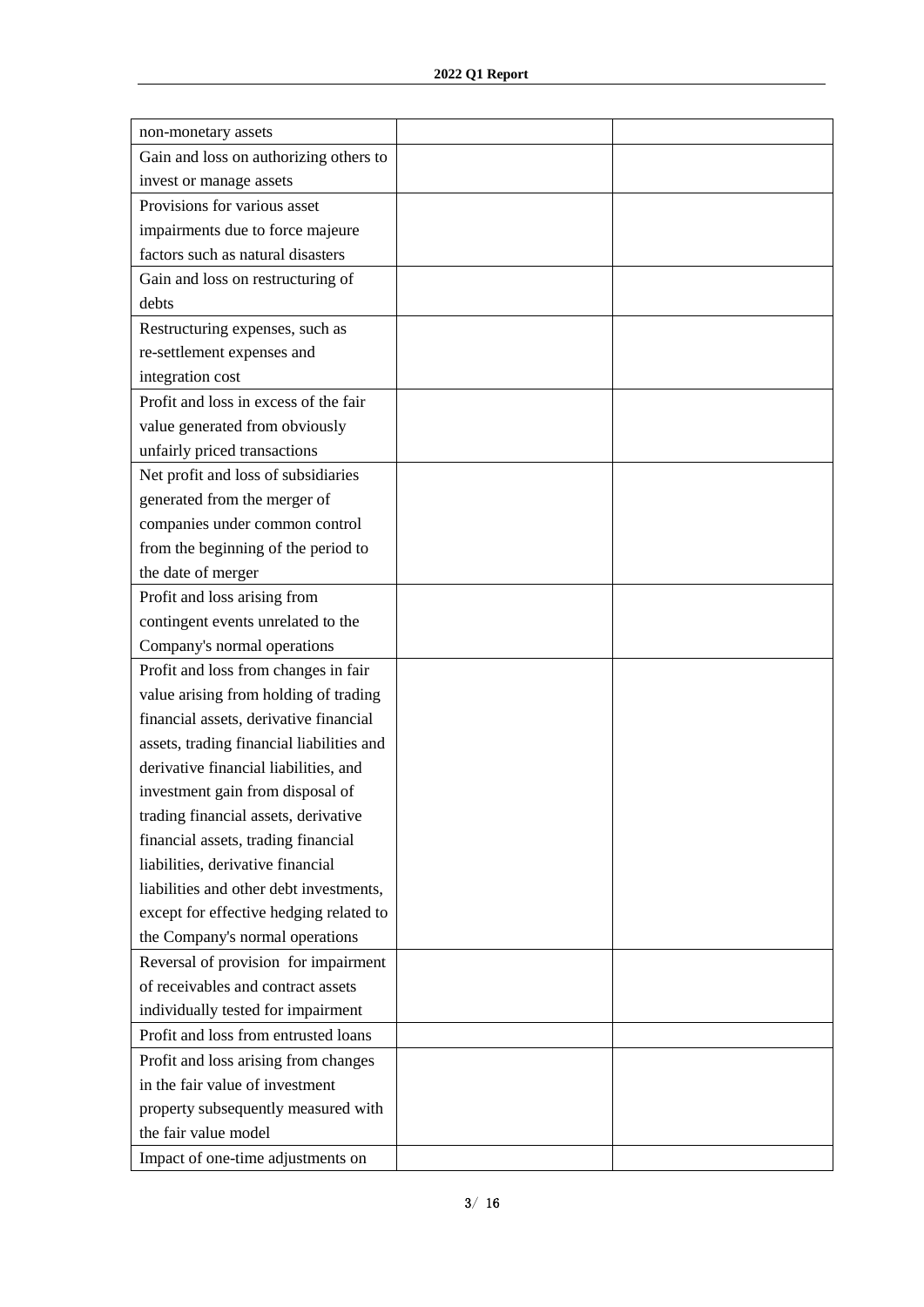| the current profit and loss according  |               |  |
|----------------------------------------|---------------|--|
| to the requirements of tax and         |               |  |
| accounting laws and regulations on     |               |  |
| the current profit and loss            |               |  |
| Custody fee income from entrusted      |               |  |
| operations                             |               |  |
| Other non-operating revenue and        | 271,742.01    |  |
| expenses other than the items          |               |  |
| mentioned above                        |               |  |
| Other profit and loss items under the  |               |  |
| definition of non-recurring profit and |               |  |
| loss                                   |               |  |
| Less: Impact of income tax             | 2,474,194.41  |  |
| Impact of minority shareholders'       | 399,961.41    |  |
| equity (after tax)                     |               |  |
| Total                                  | 11,696,107.02 |  |

Description of non-recurring profit and loss items enumerated in the *Explanatory Announcement No. 1 on Information Disclosure for Companies Offering Their Securities to the Public - Non-recurring Profit and Loss* defined as recurring profit and loss items

(III) Changes in key accounting data and financial indicators and the main reasons

"□ Applicable" "√ Not applicable"

| <b>Item</b>                                                                                       | <b>Change ratio</b><br>$(\%)$ | <b>Main reasons</b>                                                                                                                                                                                                                                                                                                                                                                                                                                                                                                                                                                                                                                                                      |
|---------------------------------------------------------------------------------------------------|-------------------------------|------------------------------------------------------------------------------------------------------------------------------------------------------------------------------------------------------------------------------------------------------------------------------------------------------------------------------------------------------------------------------------------------------------------------------------------------------------------------------------------------------------------------------------------------------------------------------------------------------------------------------------------------------------------------------------------|
| Operating<br>revenue<br>Net profit<br>attributable to<br>shareholders<br>of the listed<br>company | 38.53<br>44.16                | Mainly due to a YOY growth of prime operating revenue by 38.60%,<br>dominated by the growth in online direct sales.<br>Mainly because:<br>(1) Total profit increased by 57.26% YOY: Sales revenue increased<br>by 38.53% YOY, gross profit increased by 45.34% YOY (gross profit<br>margin increased YOY), expenses for four items for the period<br>increased by 37.99% YOY, and other income increased YOY.<br>(2) Net profit increased by 58.59% or RMB 62.58 million YOY.<br>(3) The profit and loss of minority shareholders increased by RMB<br>14.06 million YOY, mainly due to increased amount of profit and<br>loss recognized by the minority shareholders of some controlled |
|                                                                                                   |                               | subsidiaries.                                                                                                                                                                                                                                                                                                                                                                                                                                                                                                                                                                                                                                                                            |
| Net profit<br>attributable to<br>shareholders<br>of the listed<br>company net                     | 36.21                         | Mainly because:<br>(1) Net profit attributable to shareholders of the listed company<br>increased by RMB 48.52 million or 44.16% YOY;<br>(2) Non-recurring gain and loss attributable to shareholders of the<br>listed company increased by RMB 9.52 million YOY (mainly due to                                                                                                                                                                                                                                                                                                                                                                                                          |

"√ Applicable" "□ Not applicable"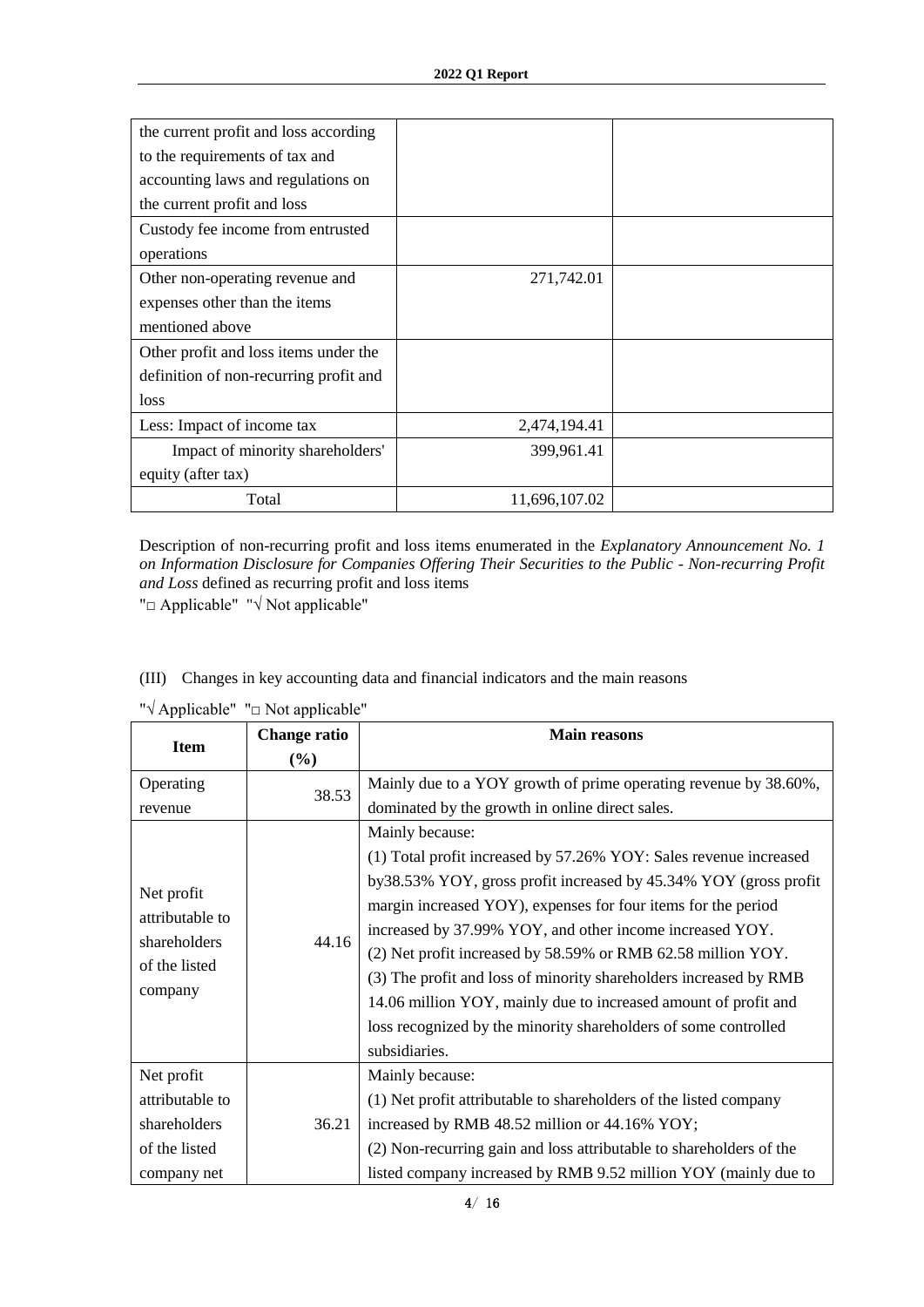| of              |        | a YOY growth in the amount of government subsidies received          |  |  |
|-----------------|--------|----------------------------------------------------------------------|--|--|
| non-recurring   |        | during the period).                                                  |  |  |
| profit and loss |        |                                                                      |  |  |
| Basic earnings  |        |                                                                      |  |  |
| per share       | 43.64  | The same reasons as above                                            |  |  |
| (RMB/share)     |        |                                                                      |  |  |
| Diluted         |        |                                                                      |  |  |
| earnings per    | 41.82  | The same reasons as above                                            |  |  |
| share           |        |                                                                      |  |  |
| (RMB/share)     |        |                                                                      |  |  |
|                 |        | Net flow increased by RMB 287 million YOY, mainly because:           |  |  |
|                 |        | (1) Factors of cash increase: Sales outstanding increased by RMB     |  |  |
|                 |        | 245 million YOY (revenue increased YOY); payment for goods           |  |  |
| Net cash flow   |        | decreased by RMB 56 million YOY (the sum of accounts payable         |  |  |
| from operating  | 521.66 | and bills payable as of the end of the current period increased from |  |  |
| activities      |        | the beginning of this year, but decreased from the same period last  |  |  |
|                 |        | year).                                                               |  |  |
|                 |        | (2) Factors of cash decrease: Taxes paid increased by RMB 44         |  |  |
|                 |        | million YOY.                                                         |  |  |

## **II. Shareholders**

(I) Statement of the total number of ordinary shareholders, the number of preferred shareholders with

restored voting rights, and shareholdings of top 10 shareholders

|                                                                                   |                               |                                                                                                                            |                                   |                                                                     |                                                 | Unit: share |
|-----------------------------------------------------------------------------------|-------------------------------|----------------------------------------------------------------------------------------------------------------------------|-----------------------------------|---------------------------------------------------------------------|-------------------------------------------------|-------------|
| Total number of ordinary<br>shareholders as of the end of<br>the reporting period | 10,570                        | Total number of preferred<br>shareholders with restored voting<br>rights as of the end of the reporting<br>period (if any) |                                   |                                                                     |                                                 | $\Omega$    |
|                                                                                   |                               | Shareholdings of top 10 shareholders                                                                                       |                                   |                                                                     |                                                 |             |
| Name of shareholder                                                               | Nature of<br>shareholder      | Number of<br>shares held                                                                                                   | Shareh<br>olding<br>ratio<br>(% ) | Number<br>of shares<br>held<br>with<br>restrictio<br>ns on<br>sales | Pledge, marking<br>or freezing<br><b>Status</b> | Numbe<br>r  |
| Hou Juncheng                                                                      | Domestic<br>natural<br>person | 69,764,815                                                                                                                 | 34.71                             | $\theta$                                                            | None                                            |             |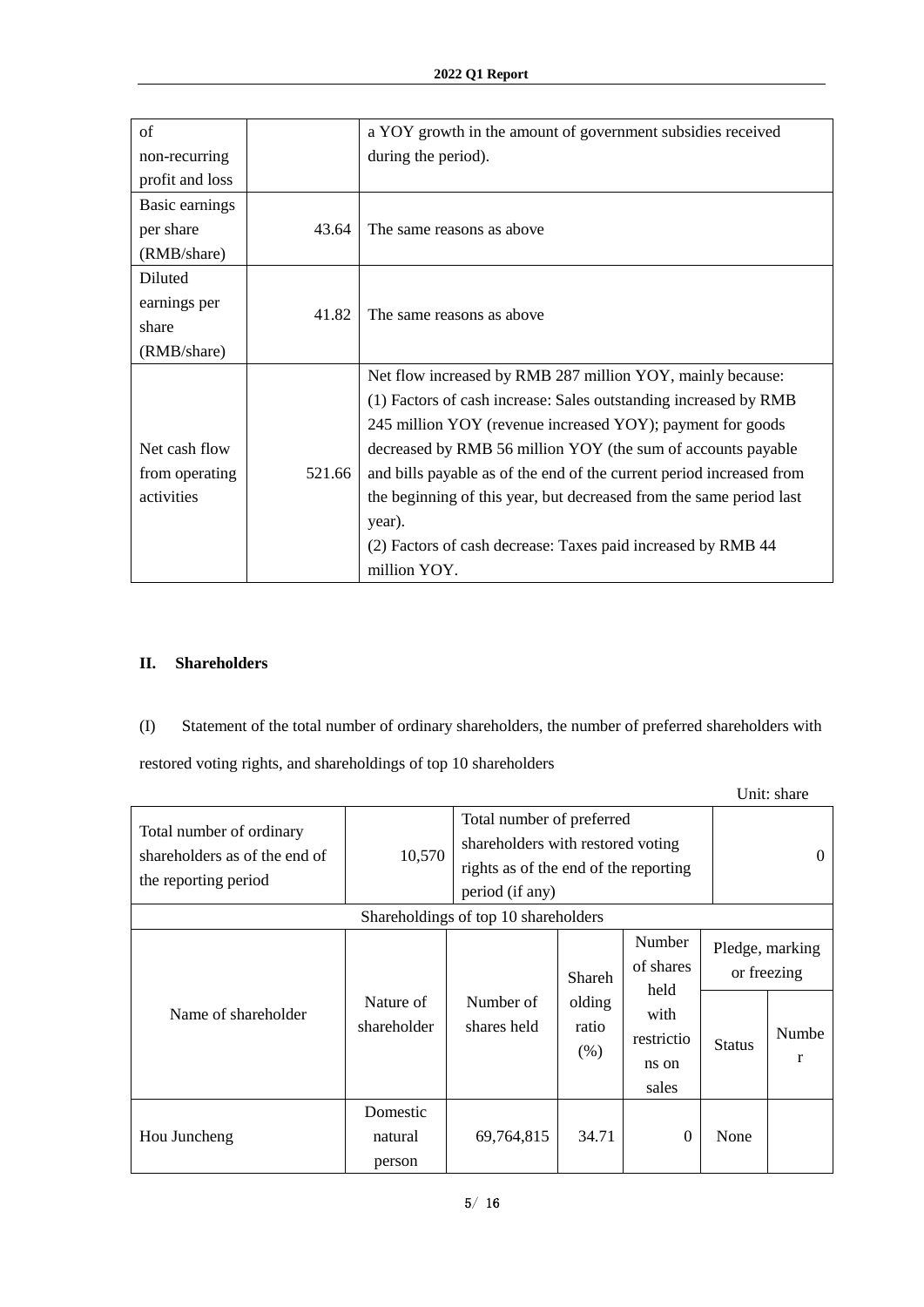| <b>HKSCC</b>                      | Others    | 46,410,868                                                         | 23.09        |                           | $\mathbf{0}$     | None |              |
|-----------------------------------|-----------|--------------------------------------------------------------------|--------------|---------------------------|------------------|------|--------------|
|                                   | Domestic  |                                                                    |              |                           |                  |      |              |
| Fang Yuyou                        | natural   | 36, 347, 843                                                       | 18.08        |                           | $\boldsymbol{0}$ | None |              |
|                                   | person    |                                                                    |              |                           |                  |      |              |
|                                   | Domestic  |                                                                    |              |                           |                  |      |              |
| Cao Liangguo                      | natural   | 3,769,938                                                          | 1.88         |                           | $\boldsymbol{0}$ | None |              |
|                                   | person    |                                                                    |              |                           |                  |      |              |
| <b>ICBC - GF Multi-Factor</b>     |           |                                                                    |              |                           |                  |      |              |
| Flexible Allocation Hybrid        | Others    | 1,817,599                                                          | 0.90         |                           | $\boldsymbol{0}$ | None |              |
| Securities Investment Fund        |           |                                                                    |              |                           |                  |      |              |
| CCB - Yinhua Fuyu Themed          |           |                                                                    |              |                           |                  |      |              |
| Hybrid Securities Investment      | Others    | 1,734,083                                                          | 0.86         |                           | $\boldsymbol{0}$ | None |              |
| Fund                              |           |                                                                    |              |                           |                  |      |              |
| <b>CCB - CUAM Consumer</b>        |           |                                                                    |              |                           |                  |      |              |
| <b>Industry Hybrid Securities</b> | Others    | 1,700,084                                                          | 0.85         |                           | $\boldsymbol{0}$ | None |              |
| <b>Investment Fund</b>            |           |                                                                    |              |                           |                  |      |              |
| <b>ICBC</b> - Invesco Great Wall  |           |                                                                    |              |                           |                  |      |              |
| <b>Emerging Growth Hybrid</b>     | Others    | 1,700,000                                                          | 0.85         |                           | $\boldsymbol{0}$ | None |              |
| Securities Investment Fund        |           |                                                                    |              |                           |                  |      |              |
| Aberdeen Standard                 |           |                                                                    |              |                           |                  |      |              |
| <b>Investment Management</b>      |           |                                                                    |              |                           |                  |      |              |
| (Asia) Limited - Aberdeen         | Others    | 1,699,323                                                          | 0.85         |                           | $\theta$         | None |              |
| Standard - China A-Share          |           |                                                                    |              |                           |                  |      |              |
| Fund                              |           |                                                                    |              |                           |                  |      |              |
|                                   | Domestic  |                                                                    |              |                           |                  |      |              |
| Xu Junqing                        | natural   | 1,235,999                                                          | 0.61         |                           |                  | None |              |
|                                   | person    |                                                                    |              |                           |                  |      |              |
|                                   |           | Shareholdings of top 10 shareholders without restrictions on sales |              |                           |                  |      |              |
|                                   |           | Number of unrestricted tradable                                    |              | Type and number of shares |                  |      |              |
| Name of shareholder               |           | shares held                                                        |              | Type of shares            |                  |      | Number       |
|                                   |           |                                                                    |              | <b>RMB</b> ordinary       |                  |      |              |
| Hou Juncheng                      |           | 69,764,815                                                         |              | shares                    |                  |      | 69,764,815   |
|                                   |           |                                                                    |              | RMB ordinary              |                  |      |              |
| <b>HKSCC</b>                      |           | 46,410,868                                                         |              | shares                    |                  |      | 46,410,868   |
|                                   |           |                                                                    |              | <b>RMB</b> ordinary       |                  |      |              |
| Fang Yuyou                        |           | 36, 347, 843                                                       |              | shares                    |                  |      | 36, 347, 843 |
|                                   |           |                                                                    | RMB ordinary |                           |                  |      |              |
| Cao Liangguo                      | 3,769,938 |                                                                    | shares       |                           |                  |      | 3,769,938    |
| ICBC - GF Multi-Factor            |           |                                                                    |              |                           |                  |      |              |
| Flexible Allocation Hybrid        |           |                                                                    | 1,817,599    | RMB ordinary              |                  |      | 1,817,599    |
| Securities Investment Fund        |           |                                                                    |              | shares                    |                  |      |              |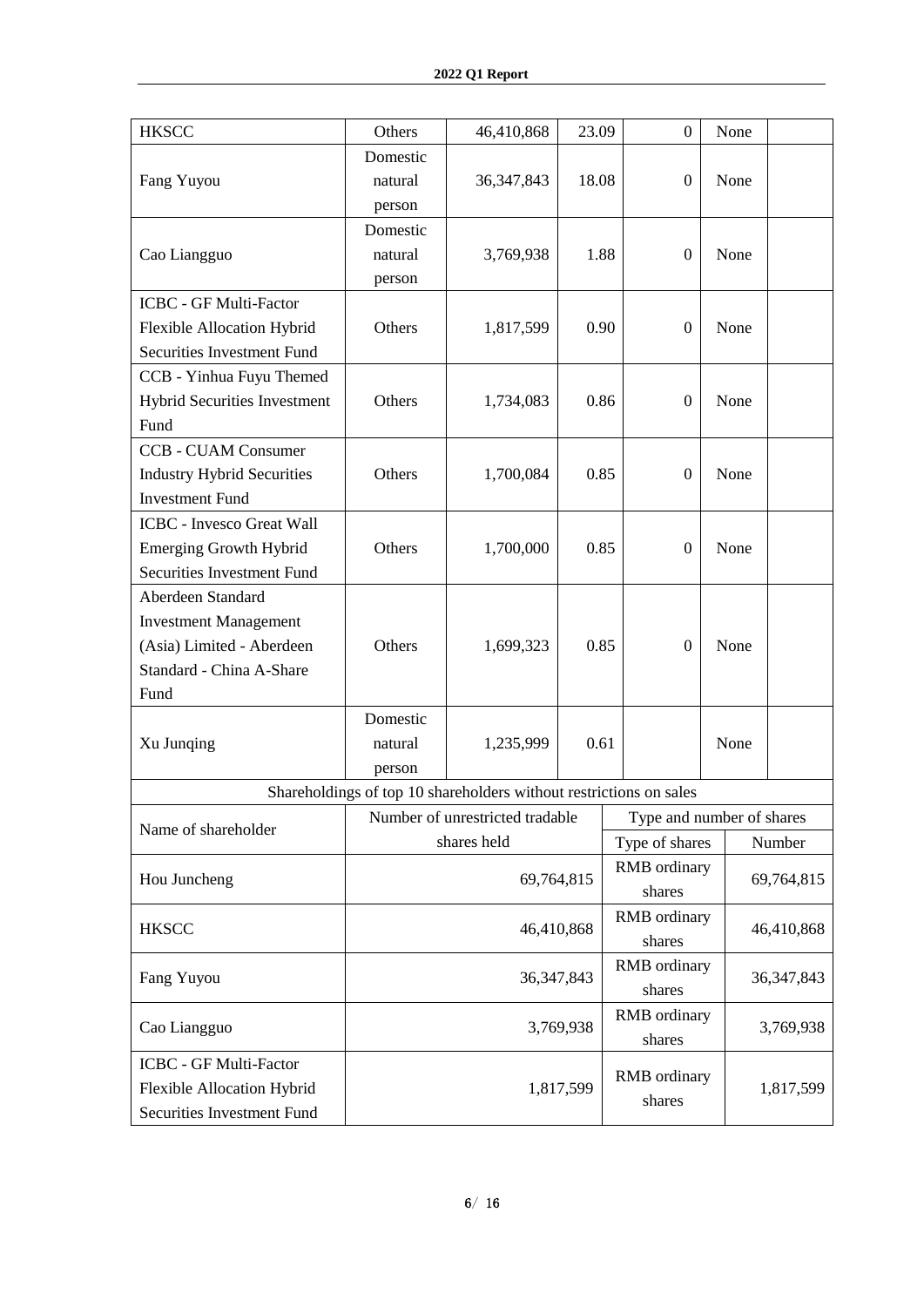| CCB - Yinhua Fuyu Themed<br>Hybrid Securities Investment<br>Fund | 1,734,083                                                       | <b>RMB</b> ordinary<br>shares | 1,734,083 |
|------------------------------------------------------------------|-----------------------------------------------------------------|-------------------------------|-----------|
| <b>CCB - CUAM Consumer</b><br><b>Industry Hybrid Securities</b>  | 1,700,084                                                       | <b>RMB</b> ordinary           | 1,700,084 |
| <b>Investment Fund</b>                                           |                                                                 | shares                        |           |
| <b>ICBC</b> - Invesco Great Wall                                 |                                                                 |                               |           |
| <b>Emerging Growth Hybrid</b>                                    | 1,700,000                                                       | <b>RMB</b> ordinary<br>shares | 1,700,000 |
| Securities Investment Fund                                       |                                                                 |                               |           |
| Aberdeen Standard                                                |                                                                 |                               |           |
| <b>Investment Management</b>                                     |                                                                 | RMB ordinary                  |           |
| (Asia) Limited - Aberdeen                                        | 1,699,323                                                       | shares                        | 1,699,323 |
| Standard - China A-Share                                         |                                                                 |                               |           |
| Fund                                                             |                                                                 |                               |           |
| Xu Junqing                                                       | 1,235,999                                                       | RMB ordinary<br>shares        | 1,235,999 |
| Association or concerted                                         |                                                                 |                               |           |
| action between the                                               | Fang Yuyou is the younger brother of Hou Juncheng's spouse Fang |                               |           |
| shareholders mentioned                                           | Aiqin, so Hou Juncheng and Fang Yuyou are associated.           |                               |           |
| above                                                            |                                                                 |                               |           |
| Top 10 shareholders and top                                      |                                                                 |                               |           |
| 10 unrestricted shareholders                                     |                                                                 |                               |           |
| participating in margin                                          | None                                                            |                               |           |
| financing and securities                                         |                                                                 |                               |           |
| lending and refinancing (if                                      |                                                                 |                               |           |
| any)                                                             |                                                                 |                               |           |

#### **III. Other Reminders**

Other important information on the Company's operation during the reporting period to be made known to investors

"□ Applicable" "√ Not applicable"

# **IV. Quarterly Financial Statements**

- (I) Type of audit opinion
- "□ Applicable" "√ Not applicable"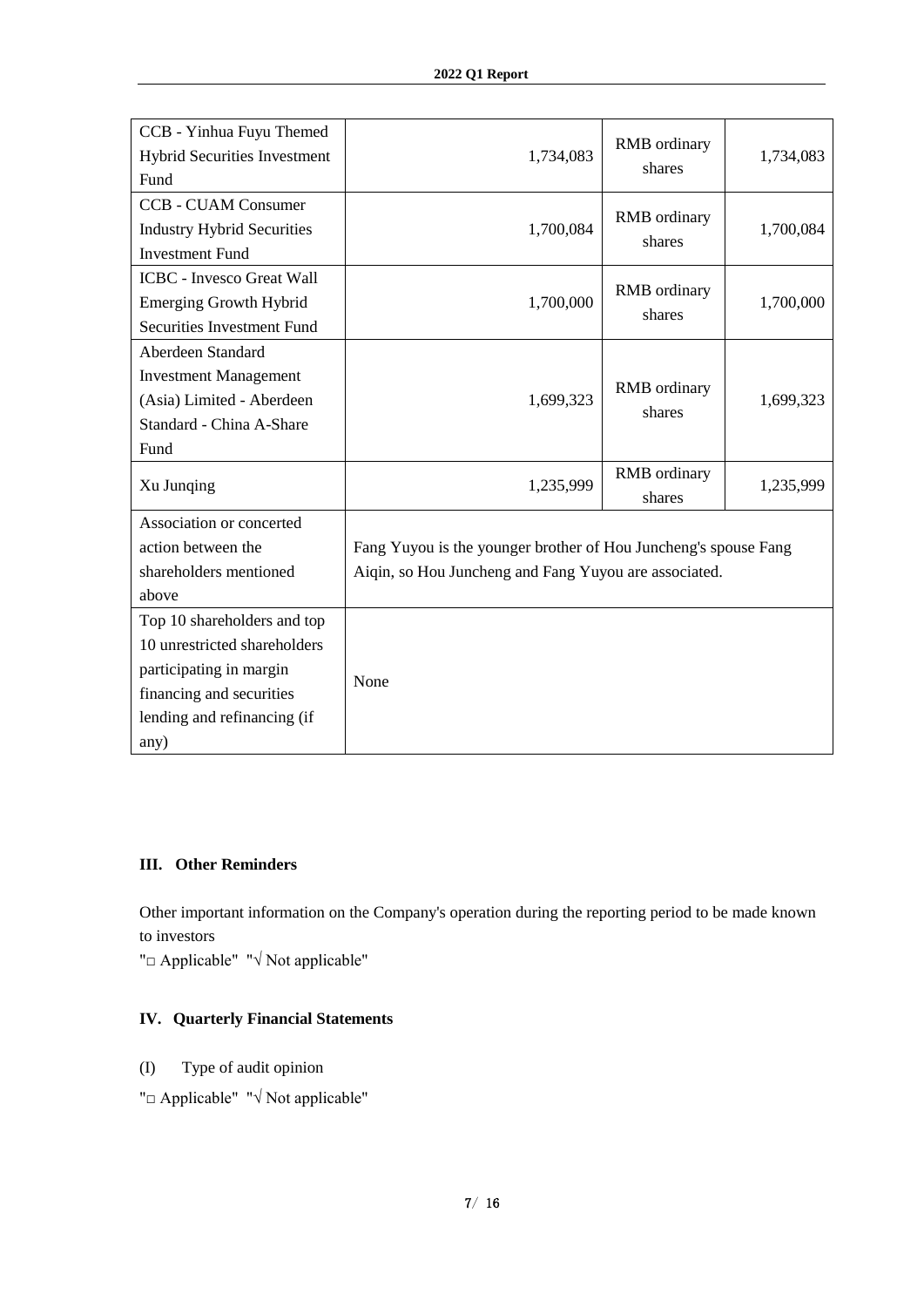## (II) Financial statements

## **Consolidated Balance Sheet**

March 31, 2022

Prepared by: Proya Cosmetics Co., Ltd.

# Unit: Yuan Currency: RMB Audit type: Unaudited

| <b>Item</b>                        | As of March 31, 2022 | As of December 31, 2021 |
|------------------------------------|----------------------|-------------------------|
| <b>Current assets:</b>             |                      |                         |
| Cash and cash equivalents          | 2,639,939,888.51     | 2,391,048,249.81        |
| Provision for settlement           |                      |                         |
| Lendings to banks and other        |                      |                         |
| financial institutions             |                      |                         |
| Trading financial assets           |                      |                         |
| Derivative financial assets        |                      |                         |
| Bill receivable                    |                      |                         |
| Accounts receivable                | 150,599,732.70       | 138,626,627.90          |
| Receivables financing              | 6,627,703.00         | 3,242,000.00            |
| Prepayments                        | 48, 181, 175. 17     | 58,406,647.11           |
| Premiums receivable                |                      |                         |
| Reinsurance accounts receivable    |                      |                         |
| Provision for reinsurance contract |                      |                         |
| receivable                         |                      |                         |
| Other receivables                  | 44,908,445.77        | 66,043,707.81           |
| Including: Interest receivable     |                      |                         |
| Dividends receivable               |                      |                         |
| Securities purchased under resale  |                      |                         |
| agreements                         |                      |                         |
| Inventory                          | 426,288,519.14       | 447,938,758.29          |
| Contract assets                    |                      |                         |
| Assets held for sale               |                      |                         |
| Non-current assets due within one  |                      |                         |
| year                               |                      |                         |
| Other current assets               | 47,786,244.41        | 53,534,962.39           |
| Total current assets               | 3,364,331,708.70     | 3,158,840,953.31        |
| <b>Non-current assets:</b>         |                      |                         |
| Loans and advances                 |                      |                         |
| Debt investments                   |                      |                         |
| Other debt investments             |                      |                         |
| Long-term receivables              |                      |                         |
| Long-term equity investments       | 172, 131, 177. 24    | 169,959,536.27          |
| Investments in other equity        | 56,402,400.00        | 56,402,400.00           |
| instruments                        |                      |                         |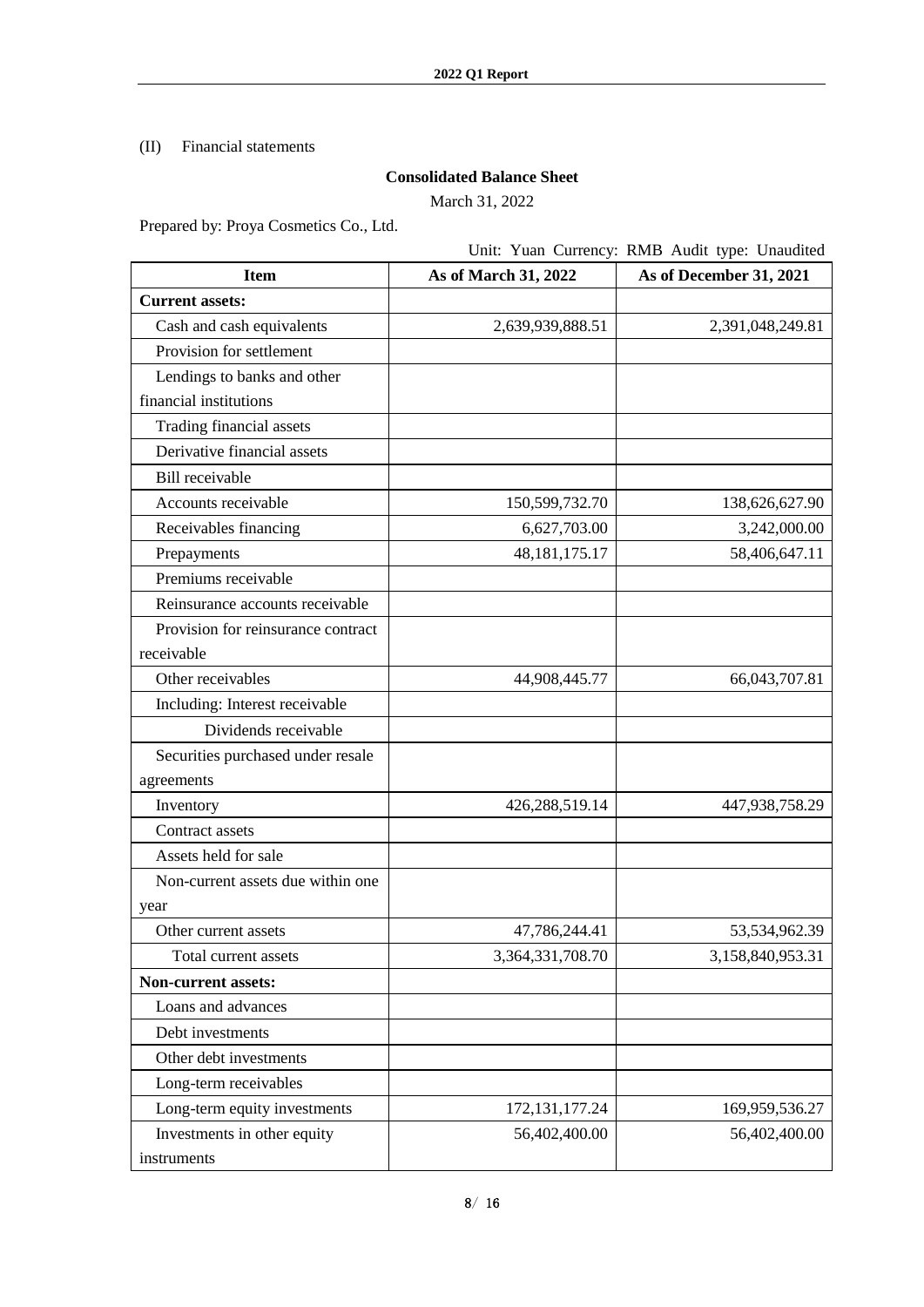| Other non-current financial assets |                  |                  |
|------------------------------------|------------------|------------------|
| Investment property                | 69,543,807.61    | 70,321,868.00    |
| <b>Fixed assets</b>                | 560,326,096.14   | 558,981,209.20   |
| Construction in progress           | 135,281,009.05   | 108,678,896.27   |
| Productive biological assets       |                  |                  |
| Oil and gas assets                 |                  |                  |
| Right-of-use assets                |                  |                  |
| Intangible assets                  | 392,695,636.64   | 397,145,124.29   |
| Development cost                   |                  |                  |
| Goodwill                           |                  |                  |
| Long-term deferred expenses        | 27, 265, 269. 92 | 29,756,474.11    |
| Deferred tax assets                | 24,172,820.31    | 38,796,018.02    |
| Other non-current assets           | 43,408,123.98    | 44,167,303.56    |
| Total non-current assets           | 1,481,226,340.89 | 1,474,208,829.72 |
| <b>Total assets</b>                | 4,845,558,049.59 | 4,633,049,783.03 |
| <b>Current liabilities:</b>        |                  |                  |
| Short-term bank loans              | 200, 251, 506.85 | 200,251,506.85   |
| Borrowings from the central bank   |                  |                  |
| Loans from banks and other         |                  |                  |
| financial institutions             |                  |                  |
| Trading financial liabilities      |                  |                  |
| Derivative financial liabilities   |                  |                  |
| Bills payable                      | 80,244,771.40    | 79,156,771.40    |
| Accounts payable                   | 477,350,760.31   | 404,026,241.16   |
| Advances from customers            | 188,470.04       | 173,769.85       |
| <b>Contract liabilities</b>        | 69,239,110.48    | 91,151,985.32    |
| Securities sold under repurchase   |                  |                  |
| agreements                         |                  |                  |
| Due from customers and banks       |                  |                  |
| Receivings from vicariously        |                  |                  |
| traded securities                  |                  |                  |
| Receivings from vicariously sold   |                  |                  |
| securities                         |                  |                  |
| Employee benefits payable          | 84,106,946.79    | 78,649,049.72    |
| Tax payable                        | 132,959,505.45   | 99,893,176.97    |
| Other payables                     | 58,330,633.84    | 62,162,153.55    |
| Including: Interest payable        |                  |                  |
| Dividends payable                  |                  |                  |
| Fees and commissions               |                  |                  |
| Reinsurance accounts payable       |                  |                  |
| Held-for-sale liabilities          |                  |                  |
| Non-current liabilities due within |                  |                  |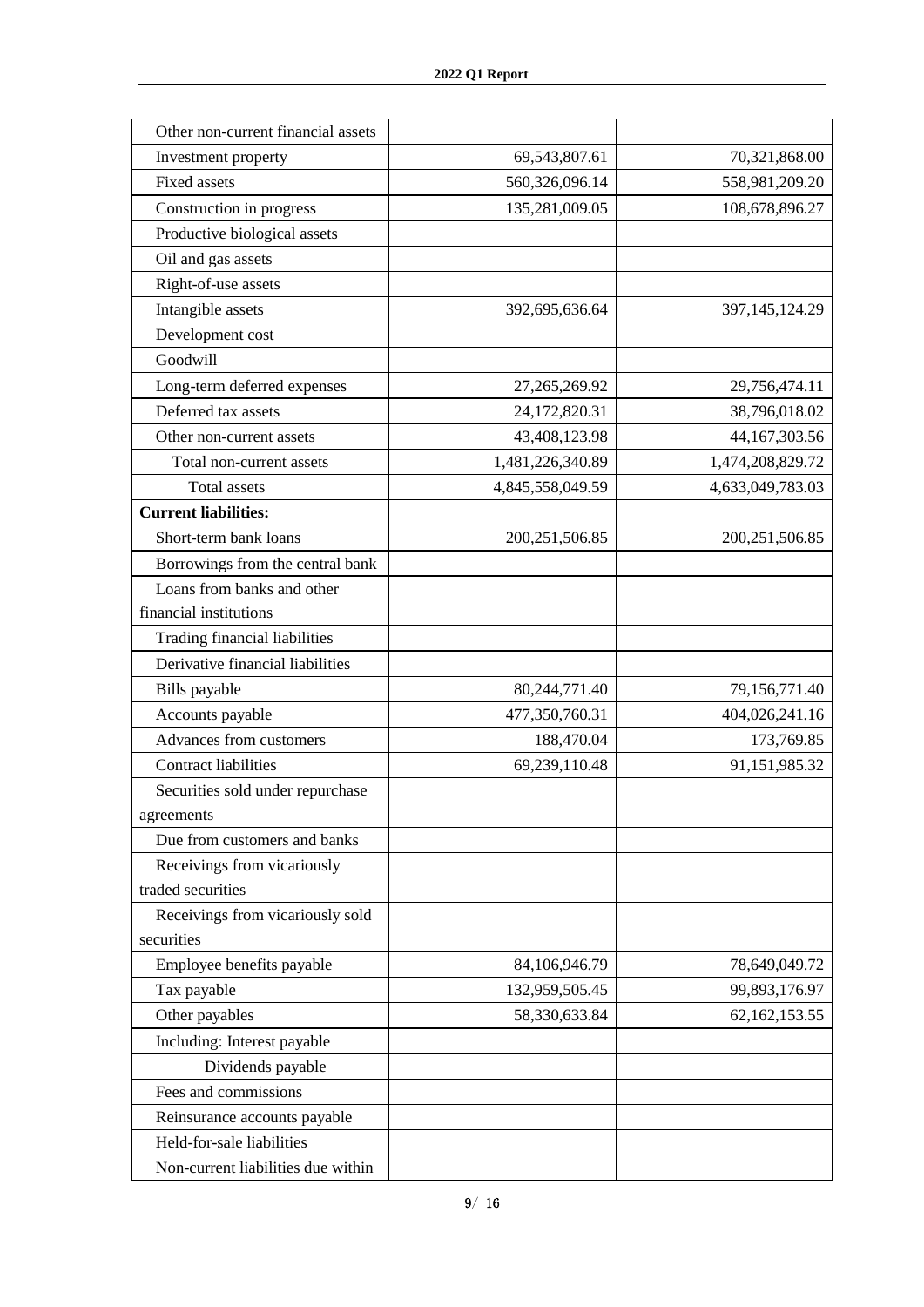| one year                                |                  |                  |
|-----------------------------------------|------------------|------------------|
| Other current liabilities               | 1,574,450.01     | 9,521,415.32     |
| Total current liabilities               | 1,104,246,155.17 | 1,024,986,070.14 |
| <b>Non-current liabilities:</b>         |                  |                  |
| Reserves for insurance contracts        |                  |                  |
| Long-term bank loans                    |                  |                  |
| Bonds payable                           | 703,452,989.64   | 695,586,778.80   |
| Including: Preferred stock              |                  |                  |
| Perpetual bonds                         |                  |                  |
| Lease liabilities                       |                  |                  |
| Long-term payables                      |                  |                  |
| Long-term employee benefits             |                  |                  |
| payable                                 |                  |                  |
| <b>Estimated liabilities</b>            | 8,925,936.88     | 10,812,084.88    |
| Deferred income                         | 5,896,490.83     | 6,416,263.33     |
| Deferred tax liabilities                | 8,408,158.81     | 8,408,158.81     |
| Other non-current liabilities           |                  |                  |
| Total non-current liabilities           | 726,683,576.16   | 721,223,285.82   |
| <b>Total liabilities</b>                | 1,830,929,731.33 | 1,746,209,355.96 |
| <b>Owner's equity (or Shareholders'</b> |                  |                  |
| equity):                                |                  |                  |
| Paid-in capital (or share capital)      | 201,009,966.00   | 201,009,966.00   |
| Other equity instruments                | 50,956,622.11    | 50,956,622.11    |
| Including: Preferred stock              |                  |                  |
| Perpetual bonds                         |                  |                  |
| Capital reserve                         | 787,017,211.57   | 834,272,205.66   |
| Less: Treasury stock                    |                  | 5,628,128.21     |
| Other comprehensive income              | $-1,354,922.76$  | $-1,247,674.10$  |
| Special reserve                         |                  |                  |
| Surplus reserve                         | 100,634,780.00   | 100,634,780.00   |
| General risk reserve                    |                  |                  |
| Undistributed profit                    | 1,855,399,050.72 | 1,696,978,064.52 |
| Total owner's equity (or                | 2,993,662,707.64 | 2,876,975,835.98 |
| shareholders' equity) attributable to   |                  |                  |
| the parent company                      |                  |                  |
| Minority interests                      | 20,965,610.62    | 9,864,591.09     |
| Total owner's equity (or                | 3,014,628,318.26 | 2,886,840,427.07 |
| shareholders' equity)                   |                  |                  |
| Total liabilities and owners'           | 4,845,558,049.59 | 4,633,049,783.03 |
| equity (or shareholders' equity)        |                  |                  |

Legal representative: Hou Juncheng CFO: Wang Li Head of accounting department: Wang Li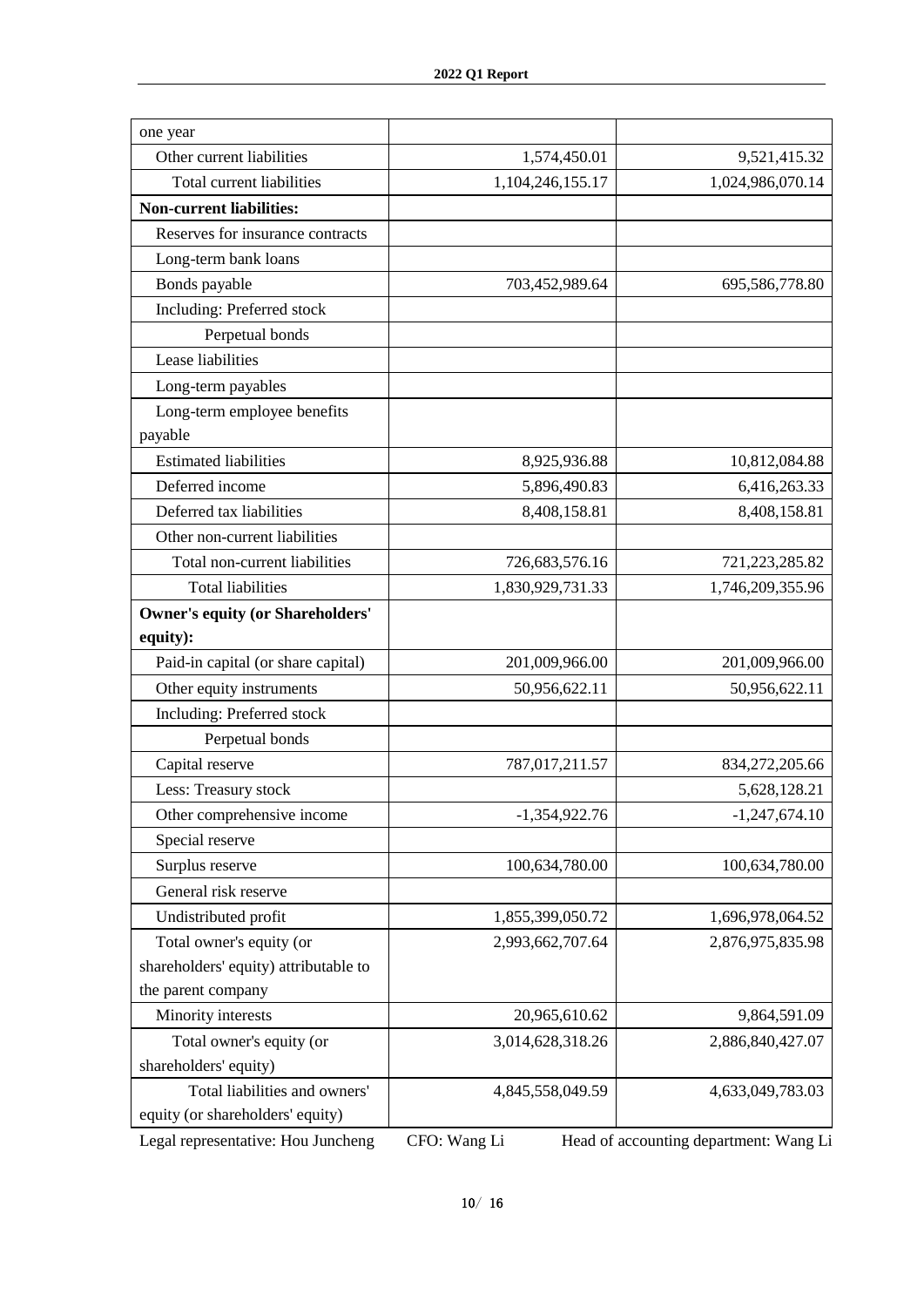# **Consolidated Income Statement**

January to March 2022

Prepared by: Proya Cosmetics Co., Ltd.

|                                           | Unit: Yuan Currency: RMB Audit type: Unaudited |                   |
|-------------------------------------------|------------------------------------------------|-------------------|
| <b>Item</b>                               | Q1 2022                                        | Q1 2021           |
| I. Gross revenue                          | 1,254,357,336.99                               | 905,464,673.13    |
| Including: Operating revenue              | 1,254,357,336.99                               | 905,464,673.13    |
| Interest income                           |                                                |                   |
| Earned premium                            |                                                |                   |
| Fee and commission income                 |                                                |                   |
| II. Total operating expenses              | 1,039,831,788.21                               | 779,738,541.63    |
| Including: Operating expenses             | 406,738,634.99                                 | 322, 264, 228. 48 |
| Interest expenses                         |                                                |                   |
| Fee and commissions expenses              |                                                |                   |
| Surrender value                           |                                                |                   |
| Net claims paid                           |                                                |                   |
| Net provision for insurance liability     |                                                |                   |
| reserves                                  |                                                |                   |
| Bond insurance expenses                   |                                                |                   |
| Reinsurance expenses                      |                                                |                   |
| Taxes and surcharges                      | 13,048,639.06                                  | 8,144,353.90      |
| Sales expenses                            | 531, 525, 291.08                               | 377,754,359.96    |
| Administrative expenses                   | 64,720,039.25                                  | 52,312,582.26     |
| R&D expenses                              | 29,984,297.07                                  | 17,656,819.49     |
| Financial expenses                        | $-6,185,113.24$                                | 1,606,197.54      |
| Including: Interest expenses              | 3,290,554.12                                   | 2,959,908.29      |
| Interest income                           | 11,156,538.55                                  | 5,773,529.43      |
| Add: Other income                         | 14,423,871.50                                  | 3,530,669.17      |
| Investment income ("-" for losses)        | $-2,057,259.04$                                | $-83,299.74$      |
| Including: Income from investment         | $-2,057,259.04$                                | $-79,753.50$      |
| in associates and joint ventures          |                                                |                   |
| Income from derecognition of              |                                                |                   |
| financial assets measured at amortization |                                                |                   |
| Exchange gains ("-" for losses)           |                                                |                   |
| Net exposure hedging gains ("-" for       |                                                |                   |
| losses)                                   |                                                |                   |
| Income from changes in fair value         |                                                |                   |
| ("-" for losses)                          |                                                |                   |
| Credit impairment losses ("-" for         | $-3,472,766.96$                                | 2,274,620.44      |
| losses)                                   |                                                |                   |
| Asset impairment losses ("-" for          | $-17,017,524.51$                               | -328,307.81       |
| losses)                                   |                                                |                   |
| Gains from disposal of assets ("-" for    |                                                | $-1,416.28$       |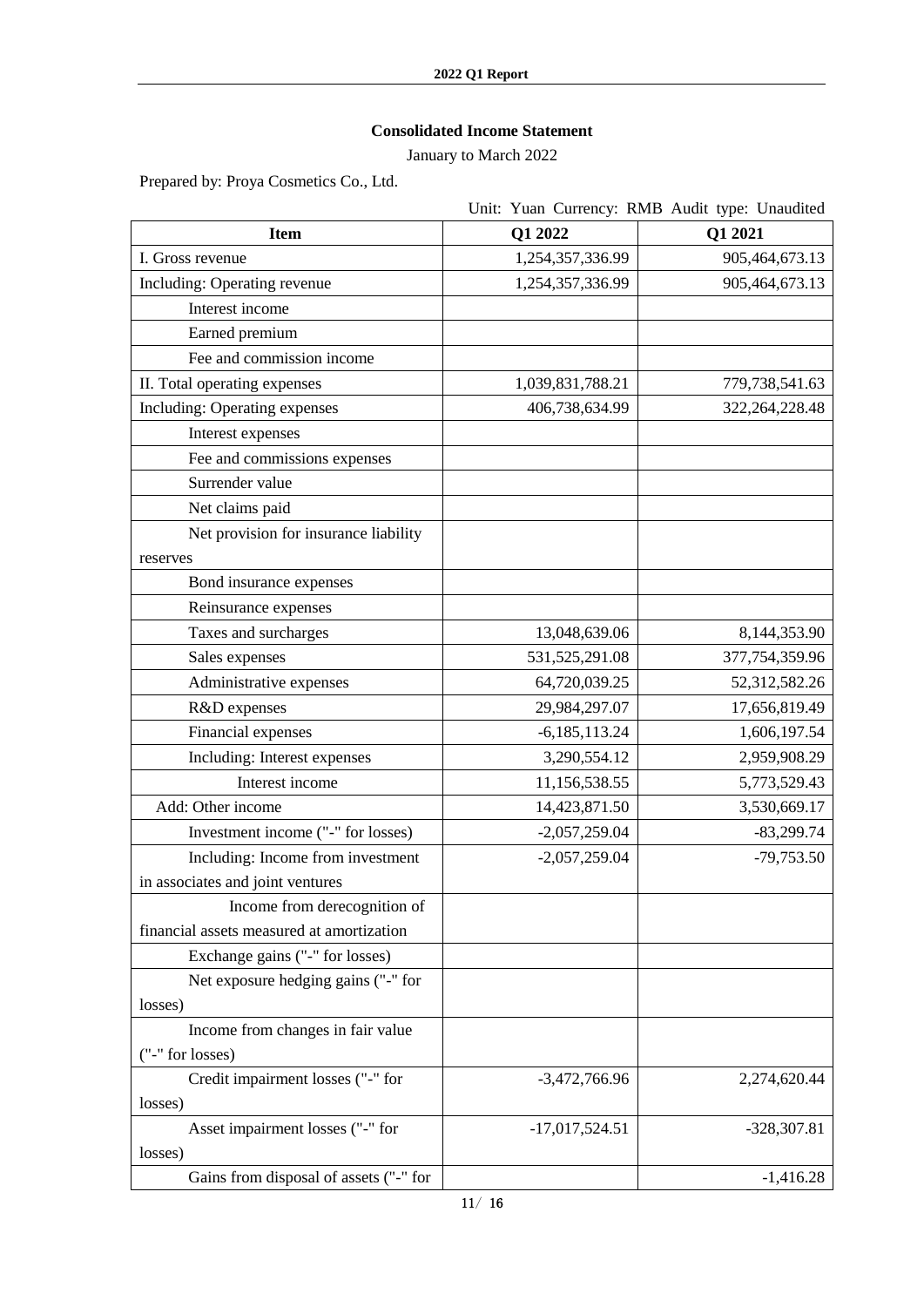| losses)                                             |                  |                 |
|-----------------------------------------------------|------------------|-----------------|
| III. Operating profit ("-" for losses)              | 206,401,869.77   | 131,118,397.28  |
| Add: Non-Operating revenue                          | 414,527.62       | 30,582.33       |
| Less: Non-operating expenses                        | 661,221.54       | 54,523.45       |
| IV. Total profit ("-" for total losses)             | 206, 155, 175.85 | 131,094,456.16  |
| Less: income tax expenses                           | 36,756,456.24    | 24,279,745.48   |
| V. Net profit ("-" for net losses)                  | 169,398,719.61   | 106,814,710.68  |
| (I) Classification by continuity as a going concern |                  |                 |
| 1. Net profit from continuing as a going            | 169,398,719.61   | 106,814,710.68  |
| concern ("-" for net losses)                        |                  |                 |
| 2. Net profit from discontinuing as a               |                  |                 |
| going concern ("-" for net losses)                  |                  |                 |
| (II) Classification by ownership                    |                  |                 |
| 1. Net profit attributable to shareholders          | 158,420,986.20   | 109,895,944.66  |
| of the parent company ("-" for net losses)          |                  |                 |
| 2. Minority interest income ("-" for net            | 10,977,733.41    | $-3,081,233.98$ |
| losses)                                             |                  |                 |
| VI. Other comprehensive income, net of tax          | $-107,248.66$    | $-364,177.76$   |
| (I) Other comprehensive income, net of              | $-107,248.66$    | $-364,177.76$   |
| tax attributable to owners of the parent            |                  |                 |
| company                                             |                  |                 |
| 1. Other comprehensive income that                  |                  |                 |
| cannot be reclassified to profit or loss            |                  |                 |
| (1) Changes arising from the                        |                  |                 |
| re-measurement of net liabilities or net            |                  |                 |
| assets of defined benefit plans                     |                  |                 |
| (2) Other comprehensive income that                 |                  |                 |
| cannot be reclassified into profit or loss          |                  |                 |
| under the equity method                             |                  |                 |
| (3) Changes in the fair value of other              |                  |                 |
| equity instrument investments                       |                  |                 |
| (4) Changes in the fair value of the                |                  |                 |
| Company's own credit risks                          |                  |                 |
| 2. Other comprehensive income that                  | $-107,248.66$    | $-364,177.76$   |
| will be reclassified into profit or loss            |                  |                 |
| (1) Other comprehensive income that can             |                  |                 |
| be reclassified into profit or loss under the       |                  |                 |
| equity method                                       |                  |                 |
| (2) Changes in the fair value of other debt         |                  |                 |
| investments                                         |                  |                 |
| (3) Amount of financial assets reclassified         |                  |                 |
| into other comprehensive income                     |                  |                 |
| (4) Provision for credit impairment of              |                  |                 |
|                                                     |                  |                 |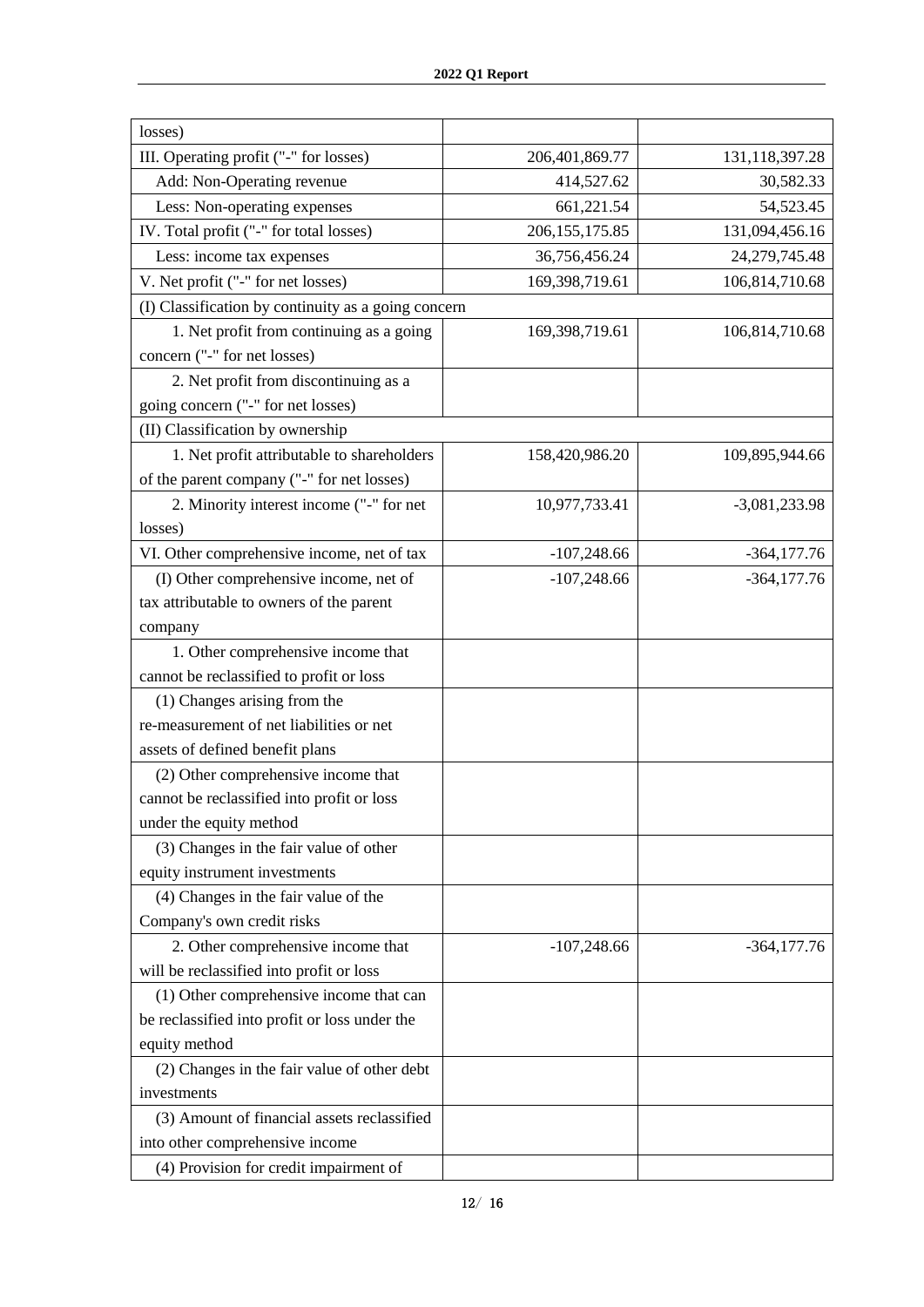| other debt investments                       |                   |                 |
|----------------------------------------------|-------------------|-----------------|
| (5) Cash flow hedging reserve                |                   |                 |
| (6) Differences in translation of foreign    | $-107,248.66$     | $-364,177.76$   |
| currency financial statements                |                   |                 |
| (7) Others                                   |                   |                 |
| (II) Other comprehensive income, net of      |                   |                 |
| tax attributable to minority shareholders    |                   |                 |
| VII. Total comprehensive income              | 169,291,470.95    | 106,450,532.92  |
| (I) Total comprehensive income               | 158, 313, 737. 54 | 109,531,766.90  |
| attributable to owners of the parent company |                   |                 |
| (II) Total comprehensive income              | 10,977,733.41     | $-3,081,233.98$ |
| attributable to minority shareholders        |                   |                 |
| VIII. EPS:                                   |                   |                 |
| (I) Basic earnings per share (RMB/share)     | 0.79              | 0.55            |
| (II) Diluted earnings per share              | 0.78              | 0.55            |
| (RMB/share)                                  |                   |                 |

In the case of merger under common control in the current period, the net profit realized by the merged party before the merger was RMB 0.00, and the net profit realized by the merged party for the previous period was RMB 0.00.

Legal representative: Hou Juncheng CFO: Wang Li Head of accounting department: Wang Li

#### **Consolidated Cash Flow Statement**

January to March 2022

Prepared by: Proya Cosmetics Co., Ltd.

#### Unit: Yuan Currency: RMB Audit type: Unaudited

| <b>Item</b>                          | Q1 2022          | Q1 2021          |
|--------------------------------------|------------------|------------------|
| I. Cash flows from operating         |                  |                  |
| activities:                          |                  |                  |
| Cash received from sales of goods    | 1,334,925,554.96 | 1,089,758,485.27 |
| and rendering of services            |                  |                  |
| Net increase in deposits from        |                  |                  |
| customers and due to banks and other |                  |                  |
| financial institutions               |                  |                  |
| Net increase in borrowings from the  |                  |                  |
| central bank                         |                  |                  |
| Net increase in loans from banks and |                  |                  |
| other financial institutions         |                  |                  |
| Cash received from premiums under    |                  |                  |
| original insurance contracts         |                  |                  |
| Net cash received from reinsurance   |                  |                  |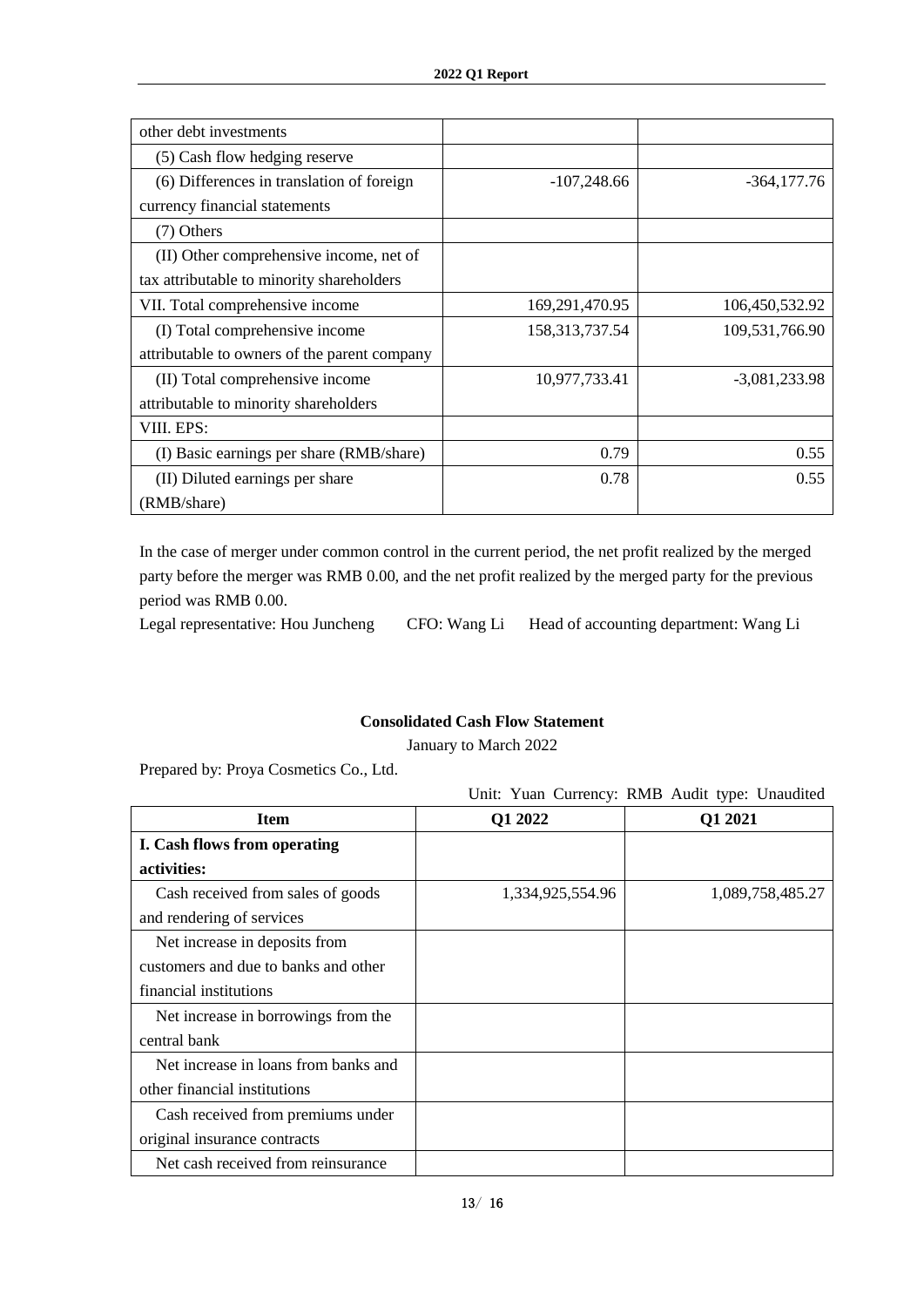| operations                                |                   |                  |
|-------------------------------------------|-------------------|------------------|
| Net increase in deposits and              |                   |                  |
| investments from policyholders            |                   |                  |
| Cash received from interest, fees and     |                   |                  |
| commissions                               |                   |                  |
| Net increase in loans from banks and      |                   |                  |
| other financial institutions              |                   |                  |
| Net increase in repurchase operations     |                   |                  |
| Net cash received from vicariously        |                   |                  |
| traded securities                         |                   |                  |
| Tax refund                                | 47,205.42         | 3,124,105.70     |
| Other cash received related to            | 38,518,490.99     | 20,519,108.16    |
| operating activities                      |                   |                  |
| Subtotal of cash inflows from             | 1,373,491,251.37  | 1,113,401,699.13 |
| operating activities                      |                   |                  |
| Cash received from purchasing goods       | 364, 344, 313. 82 | 420,589,796.75   |
| and accepting labor services              |                   |                  |
| Net increase in loans and advances to     |                   |                  |
| customers                                 |                   |                  |
| Net increase in deposits with the         |                   |                  |
| central bank and other banks              |                   |                  |
| Cash paid for original insurance          |                   |                  |
| contract claims                           |                   |                  |
| Net increase in lendings to banks and     |                   |                  |
| other financial institutions              |                   |                  |
| Cash received from interest, fees and     |                   |                  |
| commissions                               |                   |                  |
| Cash paid for policy dividends            |                   |                  |
| Cash paid to and for employees            | 140,426,002.53    | 134,515,707.43   |
| Cash paid for taxes and surcharges        | 116,848,805.19    | 72,766,684.10    |
| Cash paid for other operating             | 409,765,074.14    | 430,498,541.95   |
| activities                                |                   |                  |
| Subtotal of cash outflows from            | 1,031,384,195.68  | 1,058,370,730.23 |
| operating activities                      |                   |                  |
| Net cash flow from operating              | 342, 107, 055.69  | 55,030,968.90    |
| activities                                |                   |                  |
| II. Cash flows from investing             |                   |                  |
| activities:                               |                   |                  |
| Cash back on investments                  |                   |                  |
| Cash received from investment             |                   |                  |
| income                                    |                   |                  |
| Net cash received from the disposal of    |                   | 1,000.00         |
| fixed assets, intangible assets and other |                   |                  |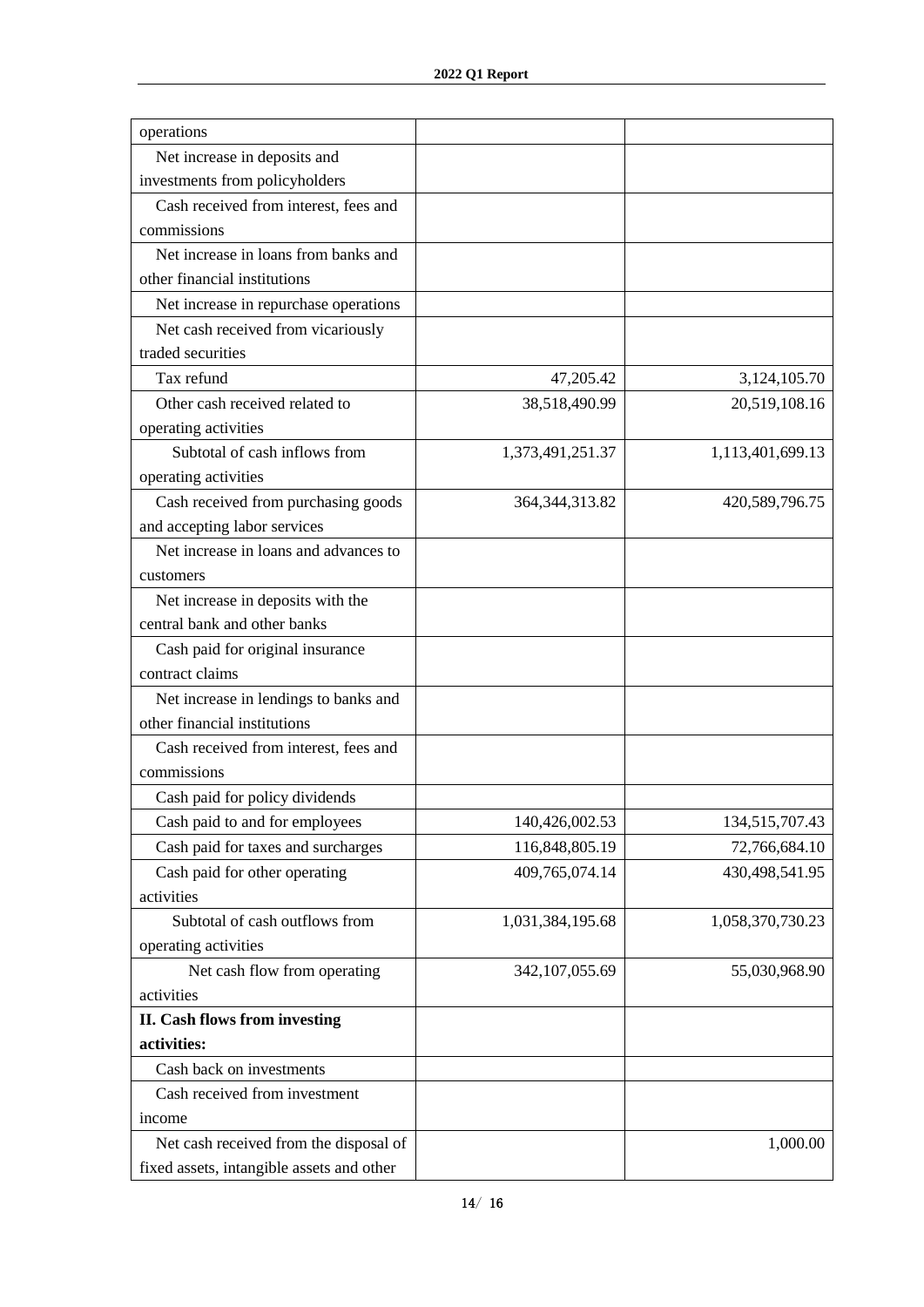| long-term assets                         |                |                 |
|------------------------------------------|----------------|-----------------|
| Net cash received from the disposal of   |                |                 |
| subsidiaries and other units             |                |                 |
| Cash received from other investing       |                |                 |
| activities                               |                |                 |
| Subtotal of cash inflows from            |                | 1,000.00        |
| investing activities                     |                |                 |
| Cash paid for the acquisition and        | 35,510,518.32  | 45,788,653.75   |
| construction of fixed assets, intangible |                |                 |
| assets and other long-term assets        |                |                 |
| Cash paid for investments                | 4,228,900.00   |                 |
| Net increase in pledge loans             |                |                 |
| Net cash paid for the acquisition of     |                |                 |
| subsidiaries and other units             |                |                 |
| Cash paid for other investing            |                |                 |
| activities                               |                |                 |
| Subtotal of cash outflows from           | 39,739,418.32  | 45,788,653.75   |
| investing activities                     |                |                 |
| Net cash flows from investing            | -39,739,418.32 | -45,787,653.75  |
| activities                               |                |                 |
| <b>III.</b> Cash flows from financing    |                |                 |
| activities:                              |                |                 |
| Cash received from attraction of         | 250,000.00     |                 |
| investments                              |                |                 |
| Including: Cash received from            | 250,000.00     |                 |
| attraction of investments from minority  |                |                 |
| shareholders                             |                |                 |
| Cash received from borrowings            | 100,000,000.00 |                 |
| Cash received for other fundraising      |                |                 |
| activities                               |                |                 |
| Subtotal of cash inflows from            | 100,250,000.00 |                 |
| financing activities                     |                |                 |
| Cash paid for debt repayments            | 100,000,000.00 | 99,000,000.00   |
| Cash paid for distribution of            | 1,898,750.01   | 2,852,875.00    |
| dividends and profits or payment of      |                |                 |
| interests                                |                |                 |
| Including: Dividends and profits paid    |                |                 |
| by subsidiaries to minority shareholders |                |                 |
| Cash paid for other fundraising          | 45,000,000.00  | 486,631.52      |
| activities                               |                |                 |
| Subtotal of cash outflows from           | 146,898,750.01 | 102,339,506.52  |
| financing activities                     |                |                 |
| Net cash flows from financing            | -46,648,750.01 | -102,339,506.52 |